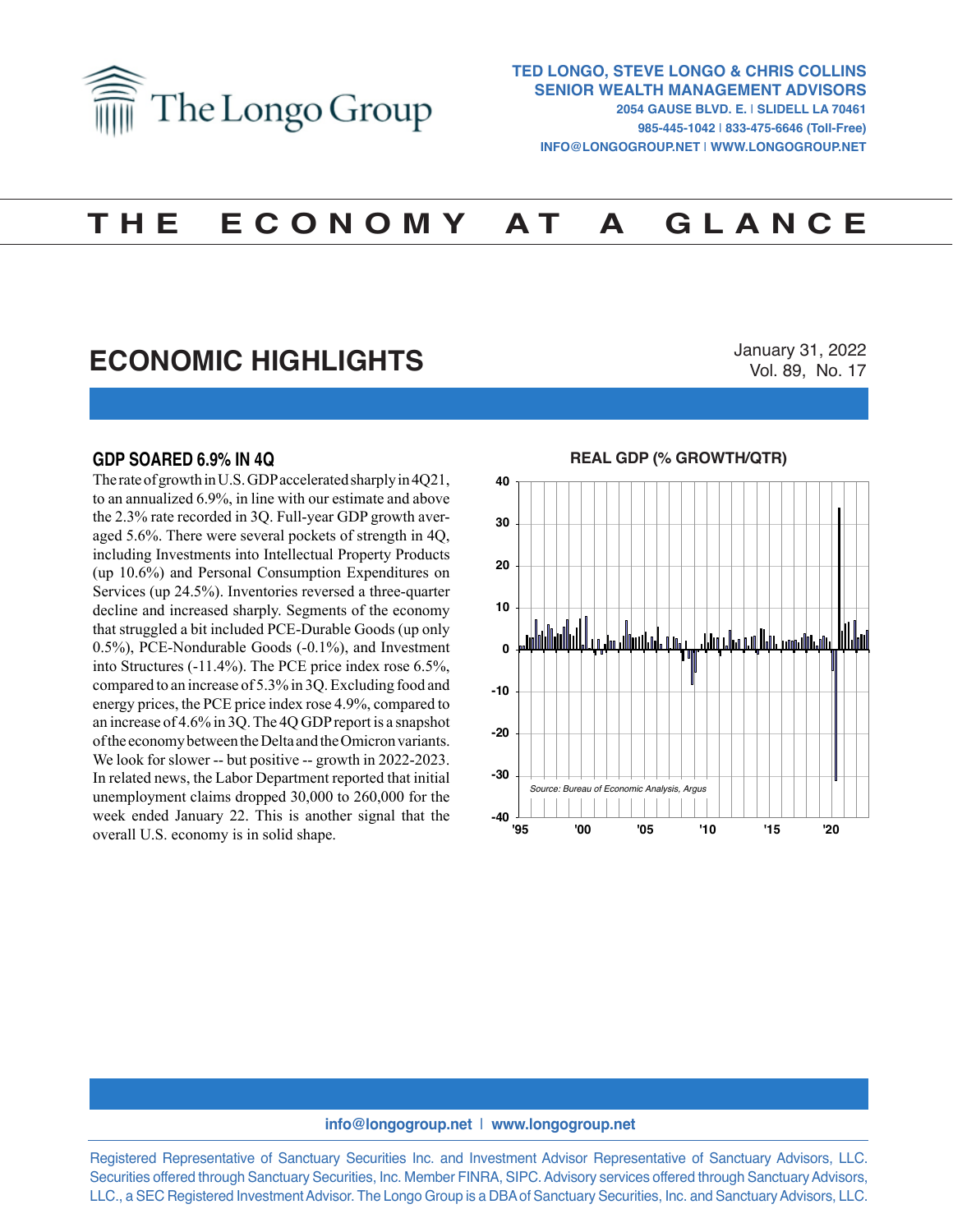# **INFLATION AND THE FED**

Pricing pressures are percolating at the producer level, and mainstream measures of inflation are elevated as well. We track 20 inflation measures on a monthly basis. On average, they indicate that prices are rising at a 7.2% rate. This is high, but lower than last month's 7.9%. Drilling down to core inflation -- which we obtain by averaging core CPI, market-based PCE ex-food & energy, the five-year forward inflation expectation rate, and the 10-year TIPs breakeven interest rate -- our reading is 3.6%, with the all-important five-year target rate at 2.0%. While inflation has been elevated for the past several months, the markets lately seem to have lost confidence that the central bank can bring prices under control in the near term. At its latest Open Market Committee meeting, the Fed, as expected, opened the door to a series of fed funds rate hikes in the months ahead. In its statement after the meeting, the central bank commented that "with inflation well above 2% and a strong labor market, the Committee expects it will soon be appropriate" to raise the fed funds rate. The current fed funds target rate is 0.00%-0.25% and has been at this rock-bottom level since the early days of the pandemic. Fed Chair Jerome Powell noted that the Fed's next meeting in March is likely to mark the start of the rate hikes. By then, the bank also will have completed its asset purchasing program. Since the meeting, bond yields have risen and stock prices have fallen. We expect the Fed to raise rates at least three times this year, before moving to the sidelines ahead of the mid-term elections. In addition, we expect the Fed to lighten its balance sheet, which currently includes \$2.7 trillion in mortgage-backed securities. Once it decides to pare back its holdings, we expect the MBS portfolio to be reduced by \$100 billion per month through a combination of principal paydowns and outright sales. That process would take a little over two years. In addition, the duration of MBS will extend, as homeowners with lower rates will have no incentive to refinance or prepay their mortgages. This duration extension will also help steepen the curve.

#### **-10 0 10 20 30 40 10-Yr Tr Infl-Index 2-Yr T Note 10-Yr T bond 5-Yr Fwd Infl Expec Rate 10-Yr TIP B-E IR Fed's PCE Forecast 2022 3-Yr Fwd Infl Expec Rate GDP PCE Ex F&E CORE PIO PCE GDP PCE Index CORE CPI PIO PCE Avg Hrly Earns Grwth 1-Yr Fwd Infl Expec Rate PPI Final D Ex F&E CPI PPI Inter - Svc PPI Final D PPI Inter - P Goods PPI Inter - UP Goods**

### **INFLATION MEASURES (% CHANGE Y/Y)**

## **FEDERAL RESERVE BALANCE SHEET (FED ASSETS, \$ MIL)**

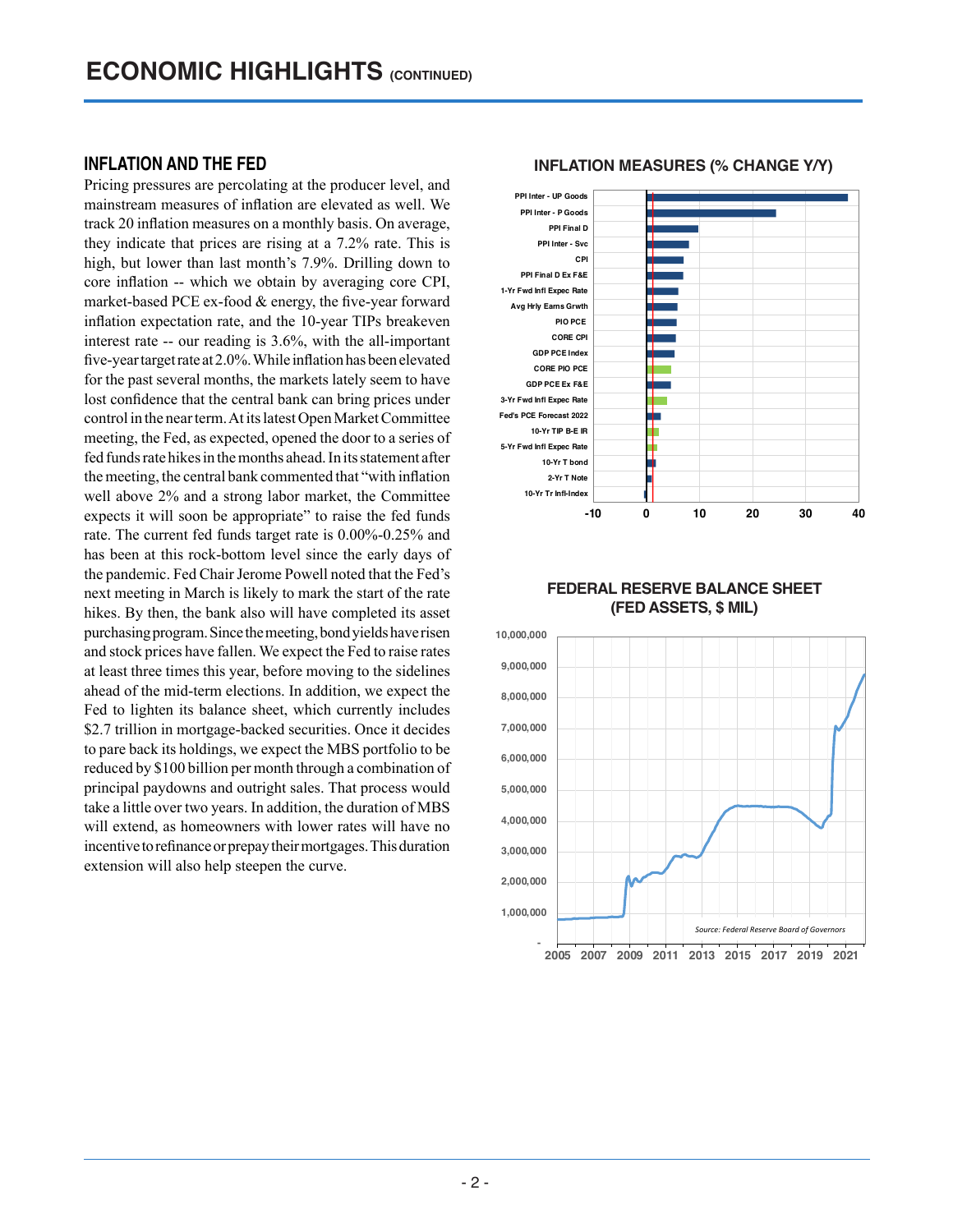# **HOT MARKET FOR NEW ISSUES**

The IPO market remained hot in 4Q21, with 98 companies going public, bringing full-year activity to 428 newly listed companies. IPO activity rose 27% year-over-year in 4Q21, though activity fell 6% from the prior quarter. Secondary offerings declined 22% year-over-year. Investor demand was strong for IPOs, and investors often were rewarded: the average non-SPAC IPO opened 16% above its offering price in 4Q21. Unicorns found conditions favorable, and many firms left the ranks of private ownership to move to the public markets. Demand for SPACs cooled a bit. Looking into 2022, we think the market for IPOs will remain strong. The IPO pipeline is in line with recent quarters, with about 125 companies having filed with the SEC (more than 425 including SPACs). In addition, there are still some promising blockbuster unicorns in the pipeline. These companies have likely learned from previous unicorns, such as Uber and SmileDirectClub, that they should be showing profit projections and offering fair voting and ownership policies during their (still virtual) road shows.



# **INVESTOR FEARS ESCALATING**

Investors live in a new world of volatility. Back in the day (the middle of the previous decade), the VIX volatility index had averaged in the low to mid-teens. The onset of the pandemic led to a spike in the index and an average reading of 29 in 2020 and then 20 in 2021. After the peak VIX reading of 85 in March 2020, the index slowly moved back toward those mid-teen readings, enduring speed bumps along the way such as a recession, a series of COVID-19 waves, an extraordinarily divisive U.S. presidential election, and now fears of inflation. In the past month, however, investors' nerves have been rattled by the Omicron variant as well as by changes in interest rate policy at the Fed. The S&P 500 is down year-to-date, but that's par for the course. Since 1920, the S&P has recorded a 5% pullback three times a year on average and a 10% correction once every year and a half. On our S&P 500 valuation model, stocks had been priced for perfection (above the normal fair-value range) and are responding to higher interest rates and a slowdown in corporate profit growth. In this environment, we recommend that investors focus on the stocks of high-quality companies with strong balance sheets and experienced management teams.